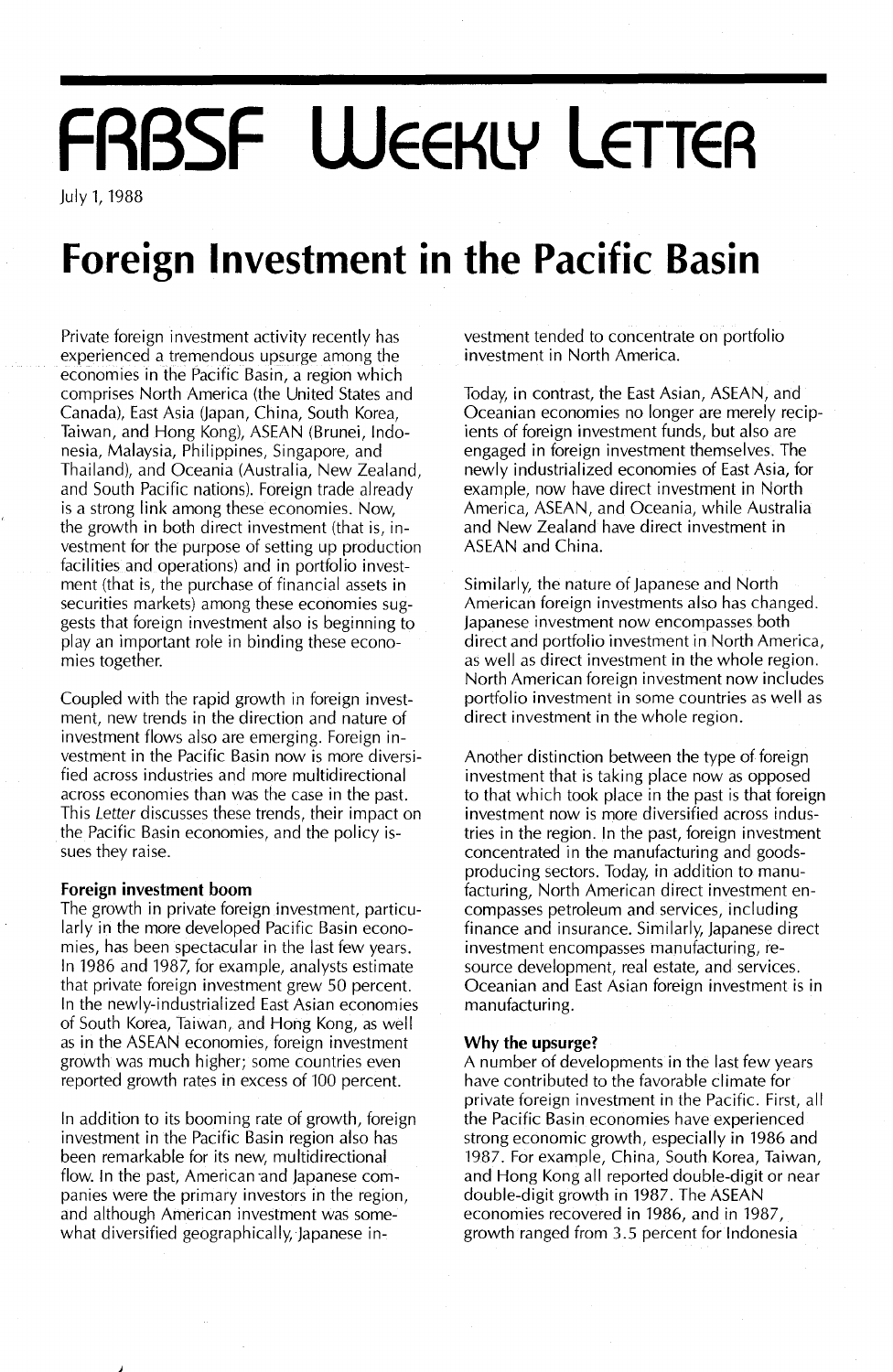## **FRBSF**

and 8.6 percent for Singapore. Japan, Australia, and Canada reported growth in the four to five percent range for the year. The U.S. reported somewhat slower though still respectable, growth. The fairly optimistic medium-term outlook for growth. These growth rates have stimulated demand for foreign investment in the region, particularly, among the East Asian and ASEAN countries, likewise has made foreign investment in the Pacific Basin more attractive.

#### Trade imbalances

A second reason for the upsurge in foreign investment has been the emergence of substantial trade imbalances among countries in the region. For example, in 1986 and 1987, Japan recorded current account surpluses of about \$80 to \$90 billion a year, and Taiwan recorded surpluses of \$15 to \$20 billion a year. These surpluses generated substantial foreign exchange reserves for some countries that were best recycled through investment in foreign assets. High domestic saving in Japan, in particular, provided funds for foreign investment.

The currency realignments that took place after September 1985 also contributed to the rapid growth in foreign investment. The fall of the U.s. dollar and the rise in the value of the Japanese yen, coupled with the internationalization and liberalization of financial services in major markets, have made direct foreign investment in financial companies attractive. Moreover, the rises in the yen, the Taiwan NT dollar, and the Korean won (to a lesser extent) have forced firms in these countries to establish production facilities in other countries with weaker currencies as away ofremaining competitive internationally.

Trade barriers, or threatened trade barriers, also have played a role in encouraging direct investment. Japanese and East Asian newly industrialized countries have invested in production facilities in the U.S. partly in response to rising protectionist sentiment here.

#### **New technology and attitudes**

New production technology and improvements in telecommunications and transportation systems also have encouraged foreign investment. These technological advances have made it less expensive for firms to assemble parts manufactured in many different countries and produce goods that are truly international in origin.

Investment in the electronics and automotive industries, in particular, has become internationalized, allowing firms to exploit the comparative advantages of many different countries.

Finally, foreign investment has boomed lately because the countries in the Pacific Basin have adopted much more liberal attitudes towards private foreign investment. The governments of these countries have changed rules and regulations governing foreign investment, making it easier and more attractive for foreign firms to operate. This is especially true in the case of the ASEAN countries.

#### **Impact of investment**

The upsurge in private foreign investment is having a profound impact on Pacific Basin economies. Economic and technological integration within the region is occurring at an accelerated pace partly because of foreign investment. Increasingly, it makes sense to view the Pacific Basin region as *one* economy.

Since most foreign direct investment in manufacturing has been related to international trade, trade naturally has increased among the countries in the region. This, in turn, has made each economy more open, and more subject to the fluctuations in international trade and finance. Similarly, new trends in foreign portfolio investment are leading to increased internationalization of securities markets and improved access for domestic firms to international capital markets.

Direct investment in the ASEAN and East Asian newly industrialized countries also is helping to accelerate the process of industrialization. Increasingly, the industrial sectors of all of East Asia and ASEAN are becoming integrated, with different countries specializing in different stages of production in the same industry. Moreover, because.firms are choosing to invest in production facilities where the needed supplies are available, process and product technologies are being diffused at a faster rate than in the past.

Finally, the sudden rise in foreign investment is intensifying competition for local resources, including labor, and leading to rising land prices and wages in some countries. Reduced disparities among countries in these factor costs is further evidence of increasing integration within the Pacific Basin region.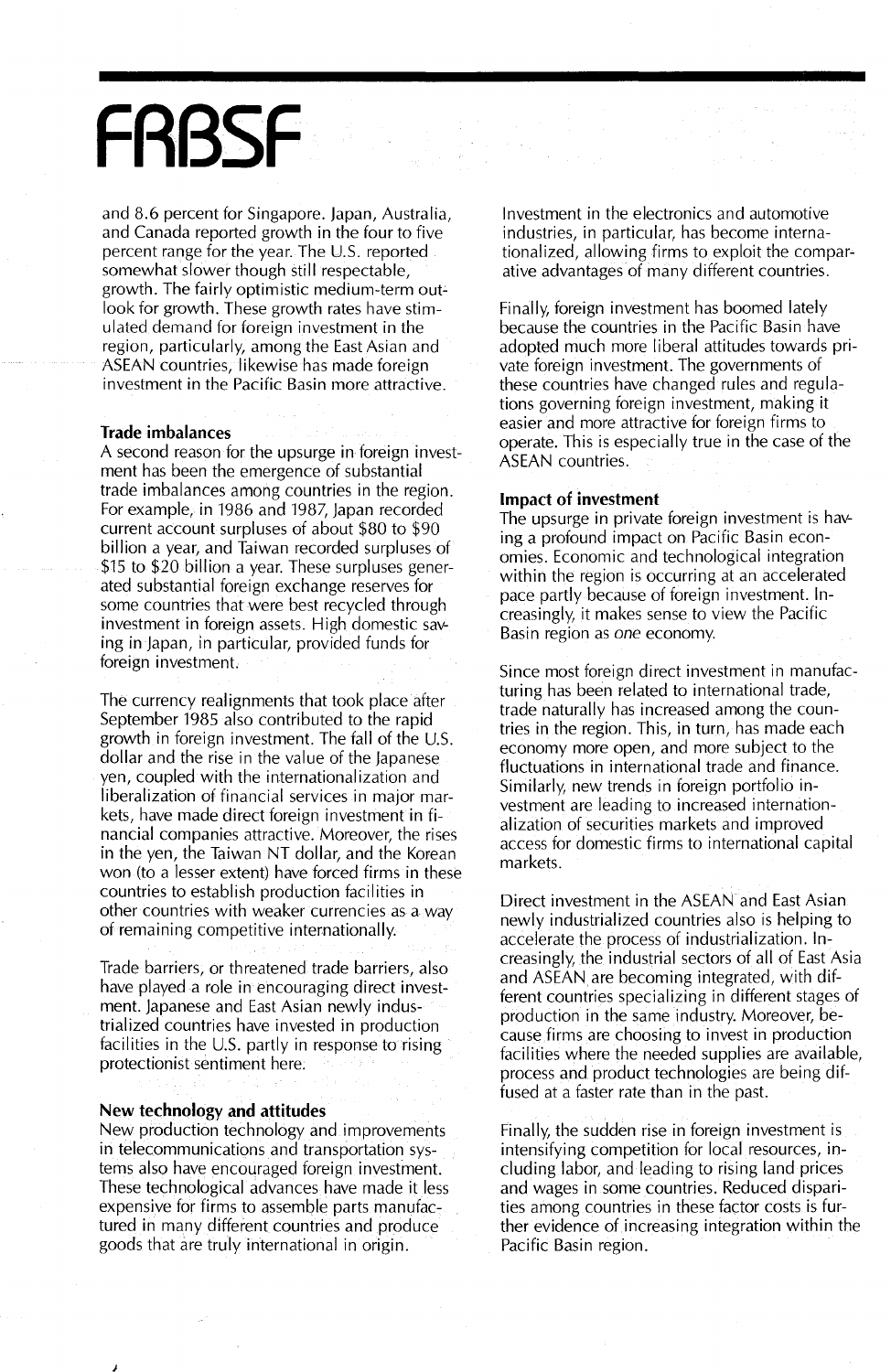#### Policy issues

The boom in foreign investment also highlights the need for domestic economic reforms and, as a consequence, sometimes fosters controversy. In the United States, American companies investing overseas are accused of exporting jobs, while foreign companies investing in the U.S. are accused of buying up America. New Zealand is wrestling with a conflict between the need to push forward with the liberalization and internationalization of its economy, on the one hand, and the resistance of domestic businesses to international competition, on the other hand. ASEAN countries, likewise, are attempting to balance the political implications of both the need to promote foreign investment and the consequences of the rapid growth in such investment.

japan has had to introduce additional measures to encourage more overseas private investment as a means of reducing its current account surplus. These measures include liberalization of the japanese capital market. Programs to insure overseas investments from fluctuations in value also are under consideration.

The newly industrialized Asian countries are finding for the first time that they must encourage domestic firms to go overseas to retain international competitiveness. Rules and regulations regarding foreign exchange transactions may need to be changed in the process.

#### Regional coordination

In addition to the policy dilemmas that each country faces domestically, there are issues raised by the multidirectional and diverse nature of foreign investment that are best resolved on a region-wide basis. First, trade barriers, or threatened barriers, distort investment flows. japanese investment in the U.S. would have been lower and, according to business persons

close to the situation, investment elsewhere in the region higher, if the U.S. had not threatened higher trade barriers.

In addition to trade barriers, foreign exchange fluctuations can deter investment in many instances. Since exchange rate instabilities largely are the result of imbalances in international payments, greater policy coordination in this regard might create a more favorable environment for investment in the ASEAN region.

Third, the internationalization of production requires cooperation in the standardization of components and the quality of products. Also, rules regarding immigration and emigration need to be simplified to facilitate investment and economic integration.

In ASEAN and China, the physical and institutional infrastructure, including their tax codes and systems, needs further development. Cooperation with the more highly industrialized countries is essential in this regard to assure greater uniformity in the tax treatment of foreign investment.

Finally, assistance in the development of the securities markets of developing economies in the region would help to facilitate the flow of portfolio investment in these economies and make international capital markets more accessible.

The economic integration that has taken place to date in the Pacific Basin region is indeed remarkable. Trade and foreign investment flows among all the economies in the region are increasing in size and diversity. It is no wonder, then, that the Pacific Basin is one of the most dynamic regions in the world.

#### Narongchai Akrasanee

Opinions expressed in this newsletter do not necessarily reflect the views of the management of the Federal Reserve Bank of San Francisco, or of the Board of Governors of the Federal Reserve System.

Editorial comments may be addressed to the editor (Barbara Bennett) or to the author. . . . Free copies of Federal Reserve publications can be obtained from the Public Information Department, Federal Reserve Bank of San Francisco, P.O. Box 7702, San Francisco 94120. Phone (415) 974-2246.